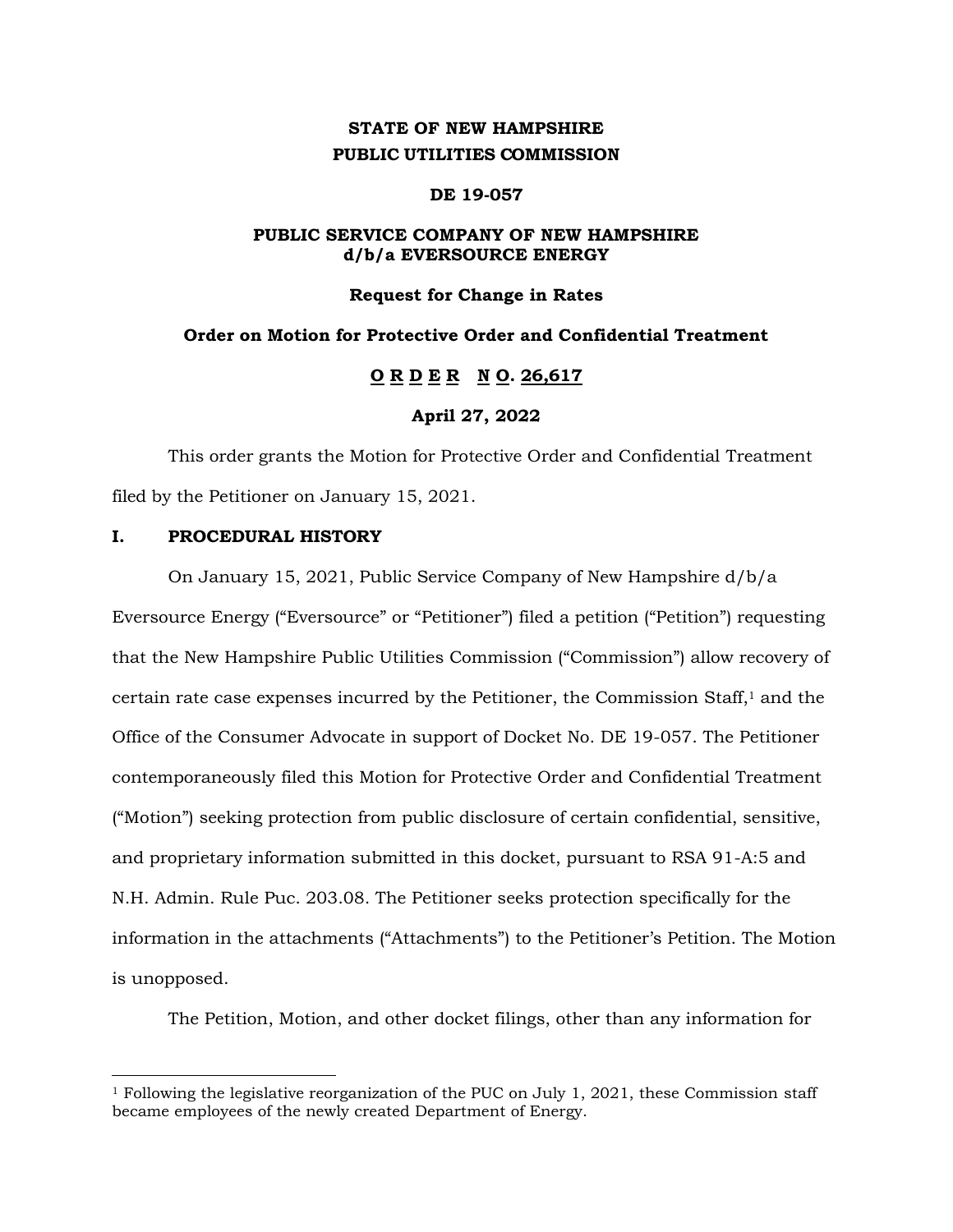which confidential treatment is requested of or granted by the Commission, are posted to the Commission's website at:

[https://www.puc.nh.gov/Regulatory/Docketbk/2019/19-057.html.](https://www.puc.nh.gov/Regulatory/Docketbk/2019/19-057.html)

### **II. POSITION OF THE PETITIONER**

The Petitioner argues that issuance of a protective order and confidential treatment of the redacted information in the Attachments is appropriate in this case because the information is highly sensitive and confidential in nature. The Attachments contain contract pricing and billing information and banking and account information. The Petitioner is not seeking confidential treatment for the total amount billed, acknowledging the public interest in certain billing information.

The Petitioner contends that the Attachments contain negotiated pricing, contract, and engagement terms which resulted from competitive bid processes and negotiations between the Petitioner and the contract parties. The Petitioner anticipates substantial difficulty in future negotiations with potential contract partners, particularly in obtaining agreement on favorable terms as compared to other customers of the potential contract partner. The Petitioner contends that public disclosure of the contract pricing and billing information would impose a chilling effect on the Petitioner's ability to attract contract parties who may fear public release of proprietary pricing data, impacting its ability to secure reasonable and attractive pricing.

The Petitioner adds that public disclosure of the negotiated pricing, contract, and engagement terms could harm the Petitioner's vendors and consultants. The Petitioner asserts that public disclosure would place the vendors and consultants at a competitive disadvantage because competitors would have information to base future bids for providing services to the Petitioner. That disadvantage may extend to the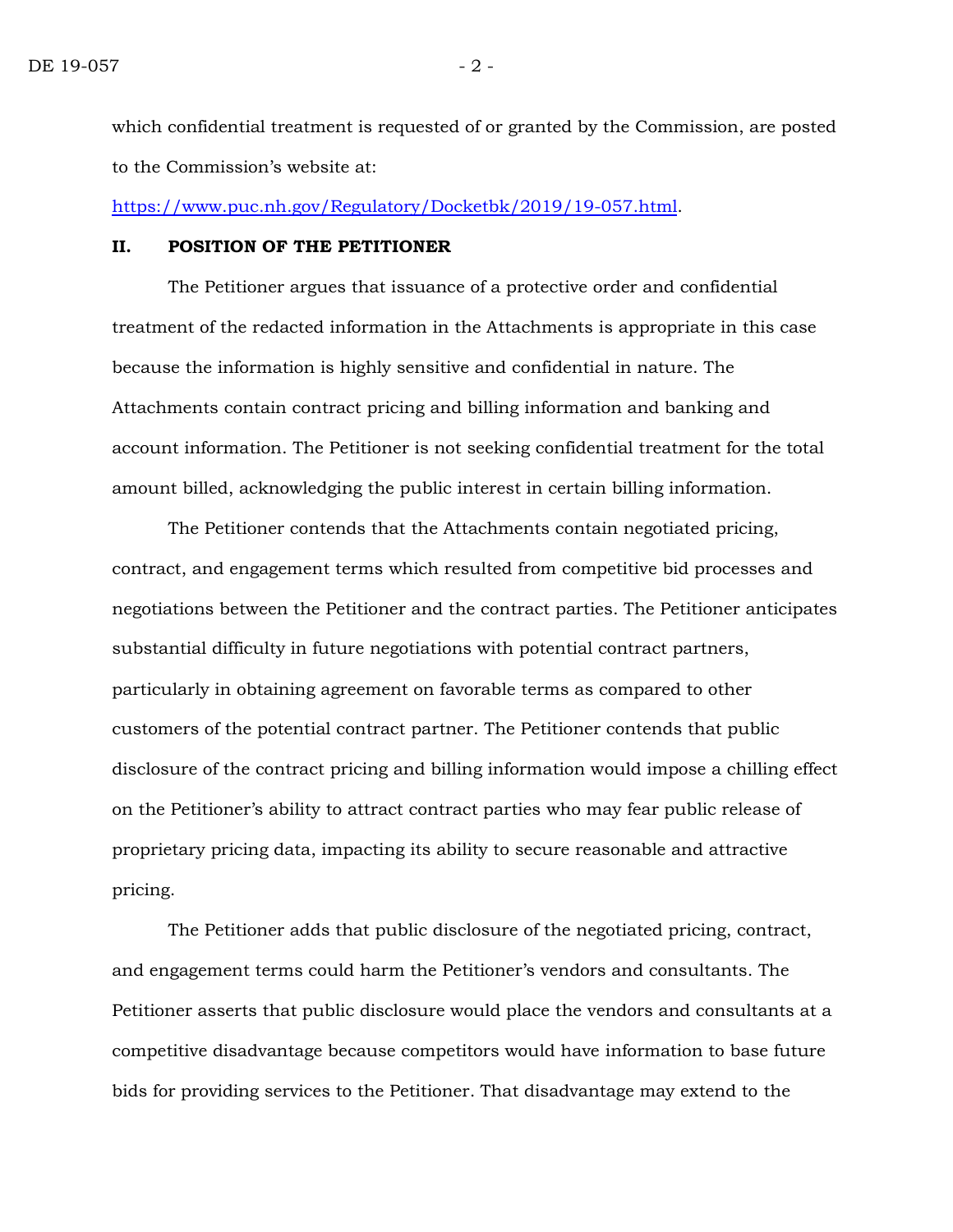vendors and consultants' ability to negotiate with existing and potential clients.

The Petitioner contends that public disclosure of private banking account information for various vendors in the Attachments serves no legitimate public interest. The Petitioner argues that disclosing the private banking account information would put the vendors' accounts at risk for fraud and make it less likely that those vendors, or others, would trust the Petitioner in future business dealings.

Therefore, the Petitioner concludes that public disclosure of the redacted information in the Attachments is not warranted in this case.

## **III. COMMISSION ANALYSIS**

#### **A. Right-to-Know Law Standard**

As a general matter, the Right-to-Know Law provides members of the public with the right to inspect records in the possession of the Commission. *See* RSA 91-A:4, I. The Right-to-Know Law is interpreted by the New Hampshire Supreme Court "with a view toward disclosing the utmost information in order to best effectuate [the] statutory and constitutional objective of facilitating access to public documents." *Seacoast Newspapers, Inc. v. City of Portsmouth*, 173 N.H. 325, 330 (2020). "Accordingly, although the statute does not provide for unfettered access to public records," its provisions are broadly construed in favor of disclosure and its exemptions are interpreted restrictively. *Id*. at 330-31.

"The commission shall upon motion issue a protective order providing for the confidential treatment of one or more documents upon a finding that the document or documents are entitled to such treatment pursuant to RSA 91-A:5, or other applicable law based upon the information submitted." Puc 203.08(a). The exemption that is commonly implicated by motions for confidential treatment is contained in RSA 91- A:5, IV. As relevant here, that paragraph exempts " $[r]$ ecords pertaining to  $\dots$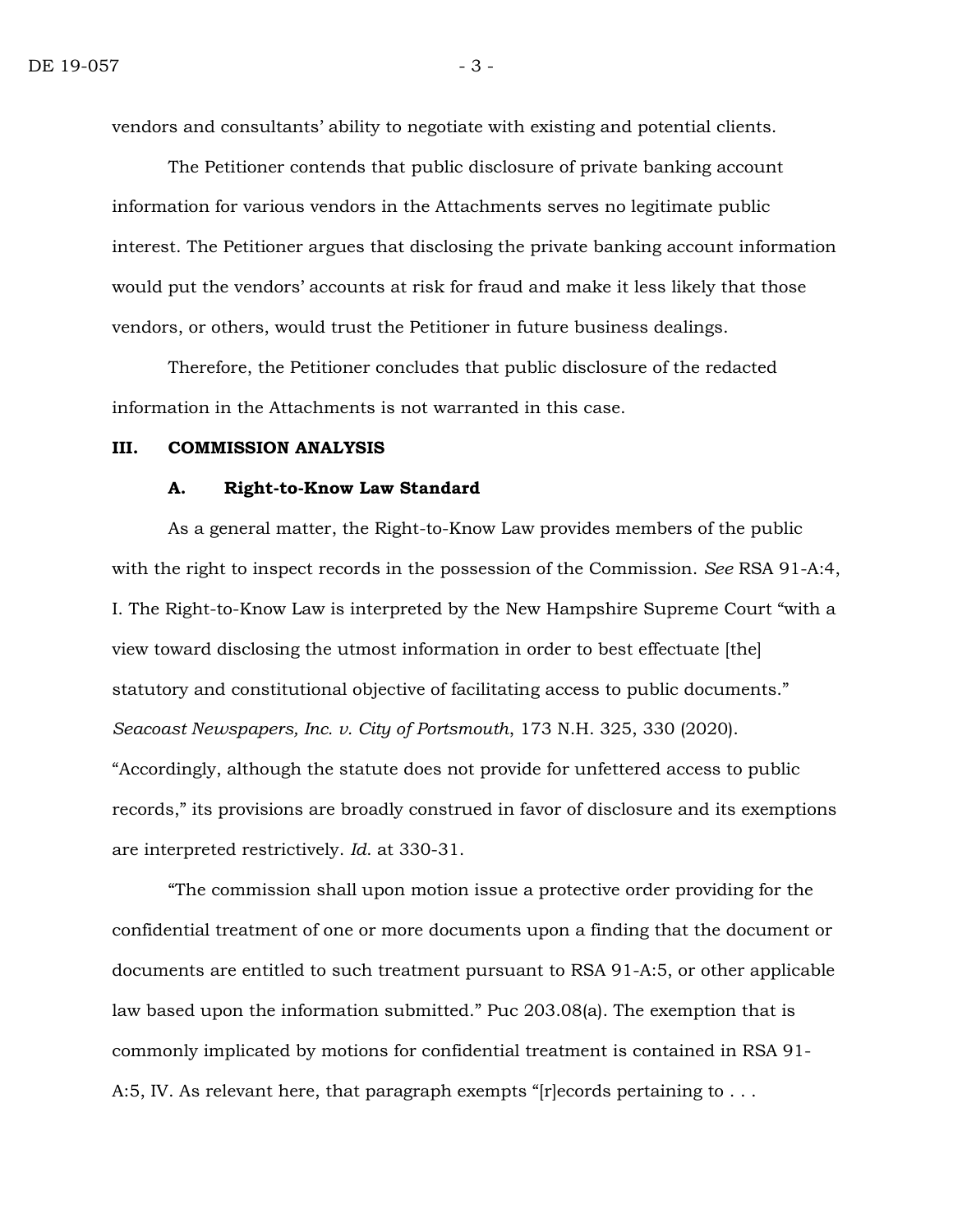confidential, commercial, or financial information . . . and other files whose disclosure would constitute an invasion of privacy" from public disclosure. *See* RSA 91-A:5, IV. Determining whether the exemption for "confidential, commercial, or financial information" applies requires an "analysis of both whether the information sought is confidential, commercial, or financial information and whether disclosure would constitute an invasion of privacy." *Union Leader Corp. v. Town of Salem*, 173 N.H. 345, 355 (2020) (quoting *Union Leader Corp. v. N.H. Housing Fin. Auth.*, 142 N.H. 540, 552 (1997)).

The New Hampshire Supreme Court has not adopted a single test to determine whether material is "confidential," although the Court has found "the standard test employed by the federal courts" instructive. *Union Leader Corp.,* 173 N.H. at 355. Under that standard, to establish that information is sufficiently "confidential" to justify nondisclosure, "the party resisting disclosure must prove that disclosure is likely: (1) to impair the [government]'s ability to obtain necessary information in the future; or (2) to cause substantial harm to the competitive position of the person from whom the information was obtained." *Id*. (quotation omitted).

Whether documents are "commercial or financial" depends on the character of the information sought. *N.H. Housing Fin. Auth.,* 142 N.H. at 553. "Information is commercial if it relates to commerce." *Id*. Thus, "information may qualify as commercial even if the provider's . . . interest in gathering, processing, and reporting the information is noncommercial." *Id*. (quotation omitted). "Conversely, not all information generated by a commercial entity is financial or commercial." *Id*. (citation omitted).

Even if certain records are determined to be confidential, commercial, or financial information, "these categorical exemptions mean not that the information is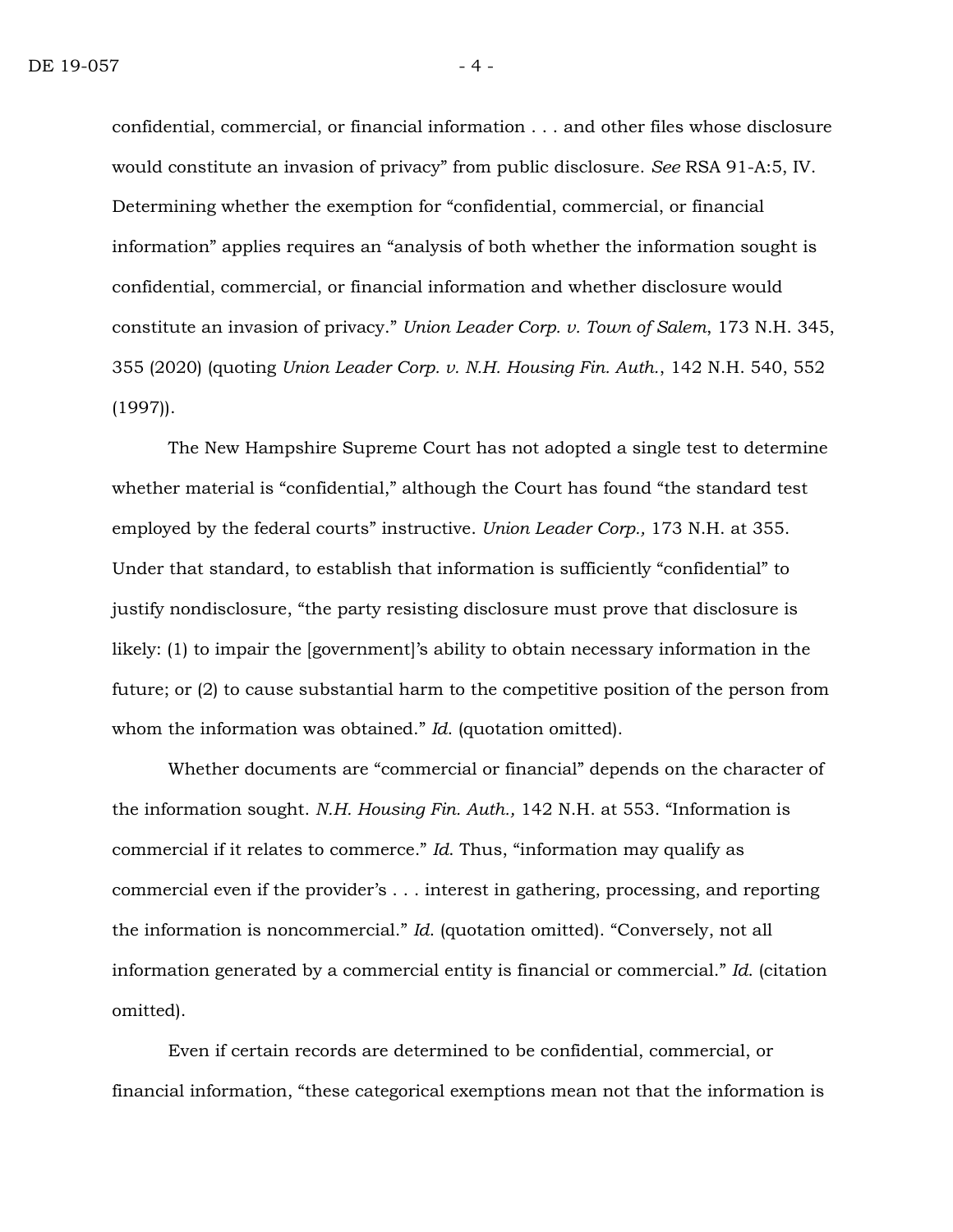*per se* exempt, but rather that it is sufficiently private that it must be balanced against the public's interest in disclosure." *Id*. Accordingly, whether the disclosure of "confidential, commercial, or financial information" results in an invasion of privacy involves a three-step analysis. *See Union Leader Corp.*, 173 N.H. at 355.

First, we must evaluate whether there is a privacy interest at stake that would be invaded by the disclosure. *Id*. Second, we assess the public's interest in disclosure. *Id.* Third, we balance the public interest in disclosure against the government's interest in nondisclosure and the individual's privacy interest in nondisclosure. *Id*. If no privacy interest is at stake, then the Right-to-Know Law mandates disclosure. *Id*. Further, "whether information is exempt from disclosure because it is private is judged by an objective standard and not by a party's subjective expectations." *Id*. The party resisting disclosure bears the burden of proving that the records should not be disclosed. *See Union Leader Corp. v. City of Nashua*, 141 N.H. 473, 476 (1996).

# **B. Analysis**

#### **i. Pricing, Contract, and Engagement Terms**

The redacted pricing, contract, and engagement terms are "relate[d] to commerce" and therefore the information is "commercial or financial" within the meaning of RSA 91-A:5, IV. *N.H. Housing Fin. Auth.*, 142 N.H. at 553. As commercial or financial information, the Petitioner's privacy interest in the information must be balanced against the public's interest in disclosure. *See id.* 

To establish that the information is sufficiently confidential to justify nondisclosure, the Petitioner must show that disclosure is likely "to cause substantial harm to the competitive position of the person from whom the information was obtained." *Union Leader Corp.*, 173 N.H. at 355. The Petitioner contends that the pricing, contract, and engagement terms are sufficiently confidential because public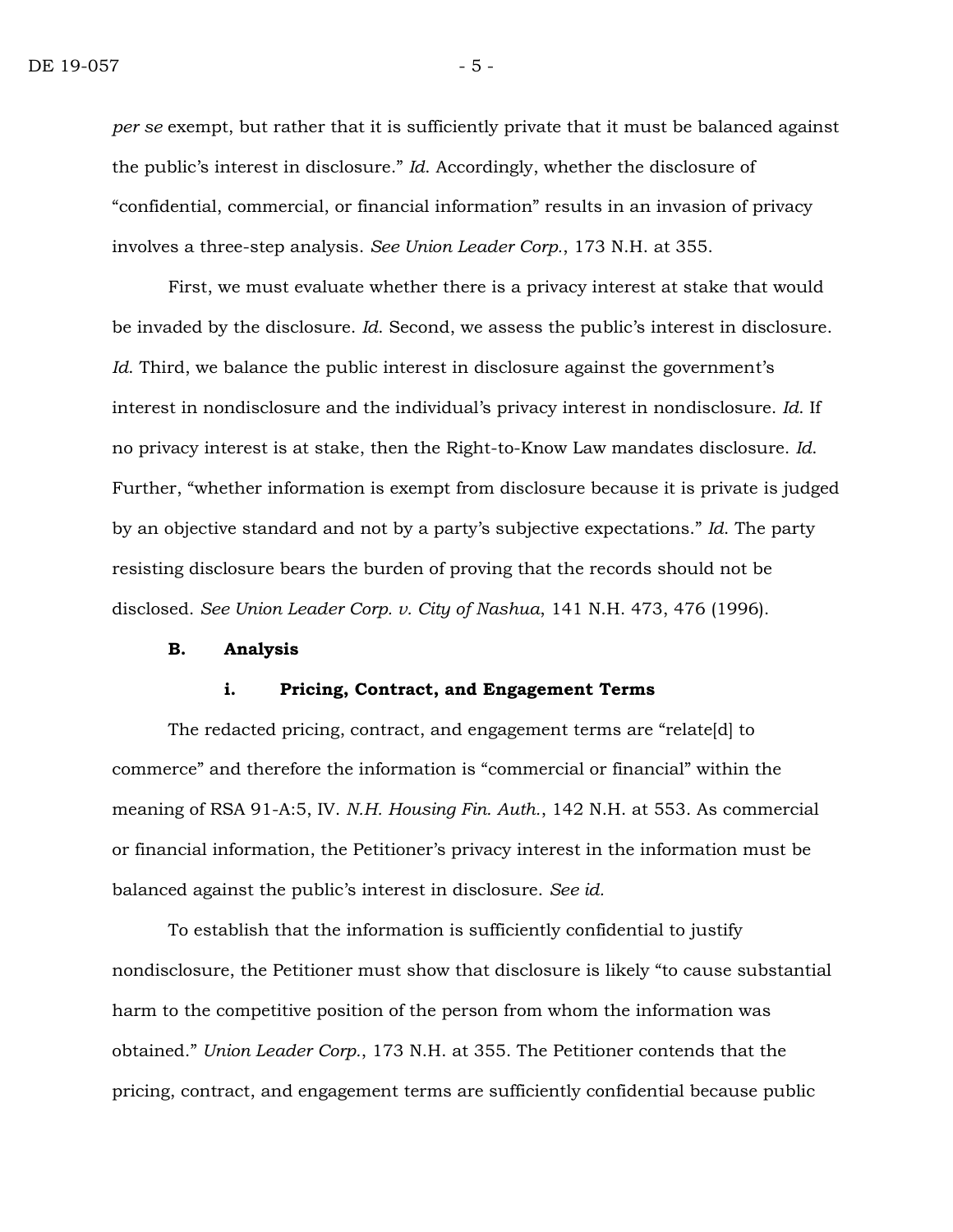disclosure of the information would place the Petitioner and its contract partners at a competitive disadvantage in future negotiations for pricing, contract and engagement terms with other parties.

To begin the analysis, we must evaluate whether there is a privacy interest at stake that would be invaded by the disclosure. *See id.* The privacy interest advanced by the Petitioner's Motion is that disclosure of the redacted information would harm the Petitioner's and its contract partners competitive position in future negotiations. The Petitioner contends that public disclosure of the terms would harm the Petitioner's ability to attract contract partners who may fear the release of their proprietary pricing data, consequentially harming its ability to secure reasonable and attractive pricing from contract partners. The Petitioner also articulates a competitive disadvantage imposed by public disclosure of the terms because the Petitioner may face difficulties in future negotiations if its contract partners had access to results of the Petitioner's previous bidding and negotiations processes.

Next, we must assess the public's interest in disclosure. *See id.* Generally, there is a public interest in the redacted billing information as the costs are assumed by the public. In acknowledgement of this interest, the Petitioner did not redact the total amount billed and provided non-redacted copies of the Attachments to the Commission staff and the Office of the Consumer Advocate, allowing inspection of the billing details. The purpose of the Right-to-Know Law is to provide the utmost information to the public and "what its 'government is up to.'" *See New Hampshire Right to Life v. Director, N.H. Charitable Trust Unit*, 169 N.H. 95, 111 (2016). Here, the non-redacted information about the total billing provides the public sufficient knowledge of "what the government is up to." The specific pricing, contract, and engagement terms do little to provide the public more substantive information of the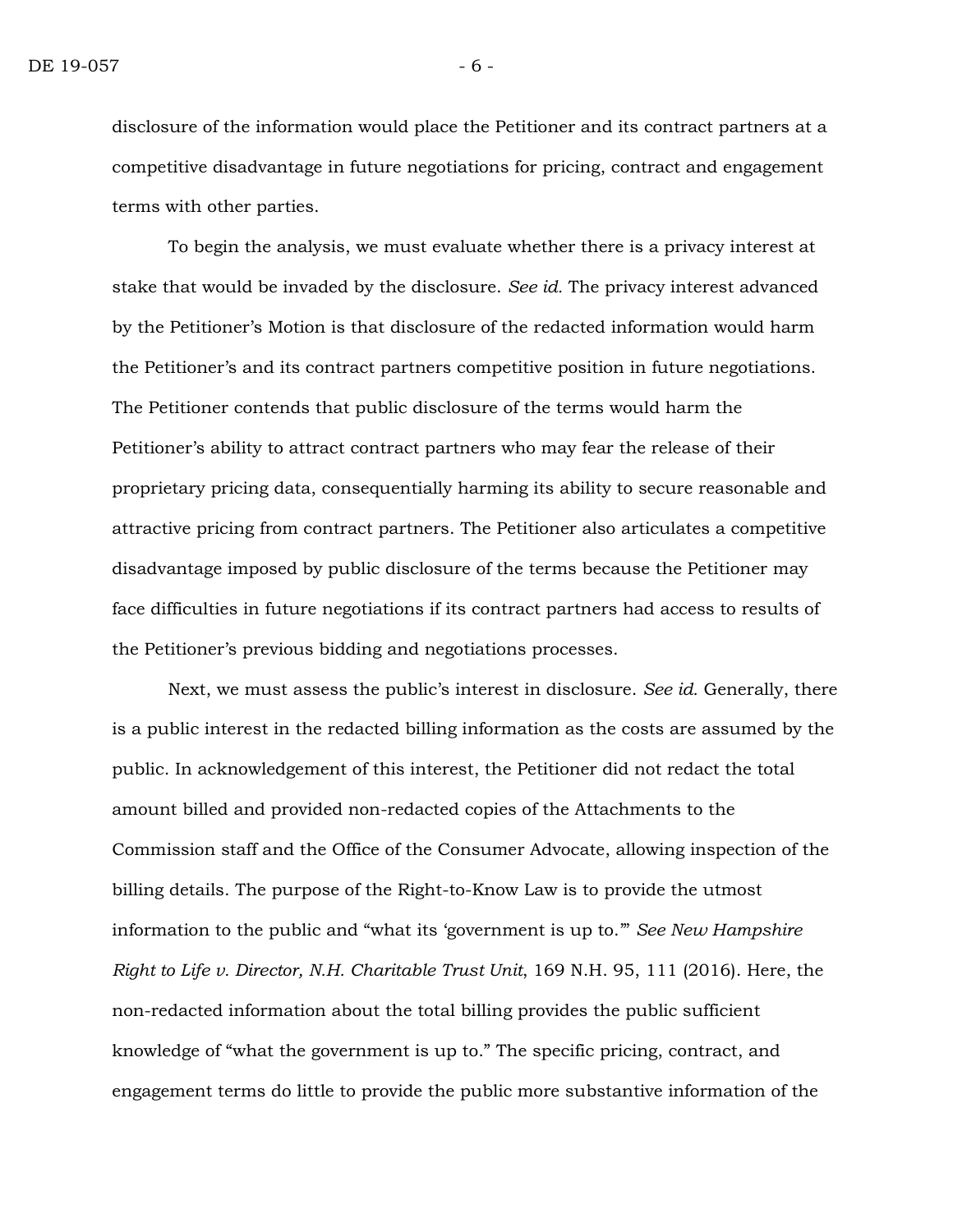contractual relationship.

Finally, we must balance the public interest in disclosure against the government's interest and the individual's privacy interest in nondisclosure. *See id.* The Petitioner articulated a significant interest in nondisclosure compared to the little public interest in the redacted terms. For the reasons explained in the foregoing paragraphs, we conclude that the Petitioner's and its vendors' and consultants' interest in nondisclosure outweighs the public's interest in disclosure.

#### **ii. Banking Account Information**

The Petitioner's Motion also seeks confidential treatment for the redacted information relating to the private banking account information of various vendors in the Attachments. The redacted private banking account information is "relate[d] to commerce" and is therefore "commercial or financial" within the meaning of RSA 91- A:5, IV. *N.H. Housing Fin. Auth.*, 142 N.H. at 553. As commercial or financial information, the Petitioner's privacy interest in the information must be balanced against the public's interest in disclosure. *See id.* 

To establish that the information is sufficiently confidential to justify nondisclosure, the Petitioner must show that disclosure is likely "to cause substantial harm to the competitive position of the person from whom the information was obtained." *Union Leader Corp.*, 173 N.H. at 355. The Petitioner contends that the private banking information is sufficiently confidential because public disclosure of the information would put the applicable vendors at risk for fraud and would place the Petitioner at a competitive disadvantage because future contract partners may hesitate to engage in business with the Petitioner for risk of public disclosure of their private banking account information.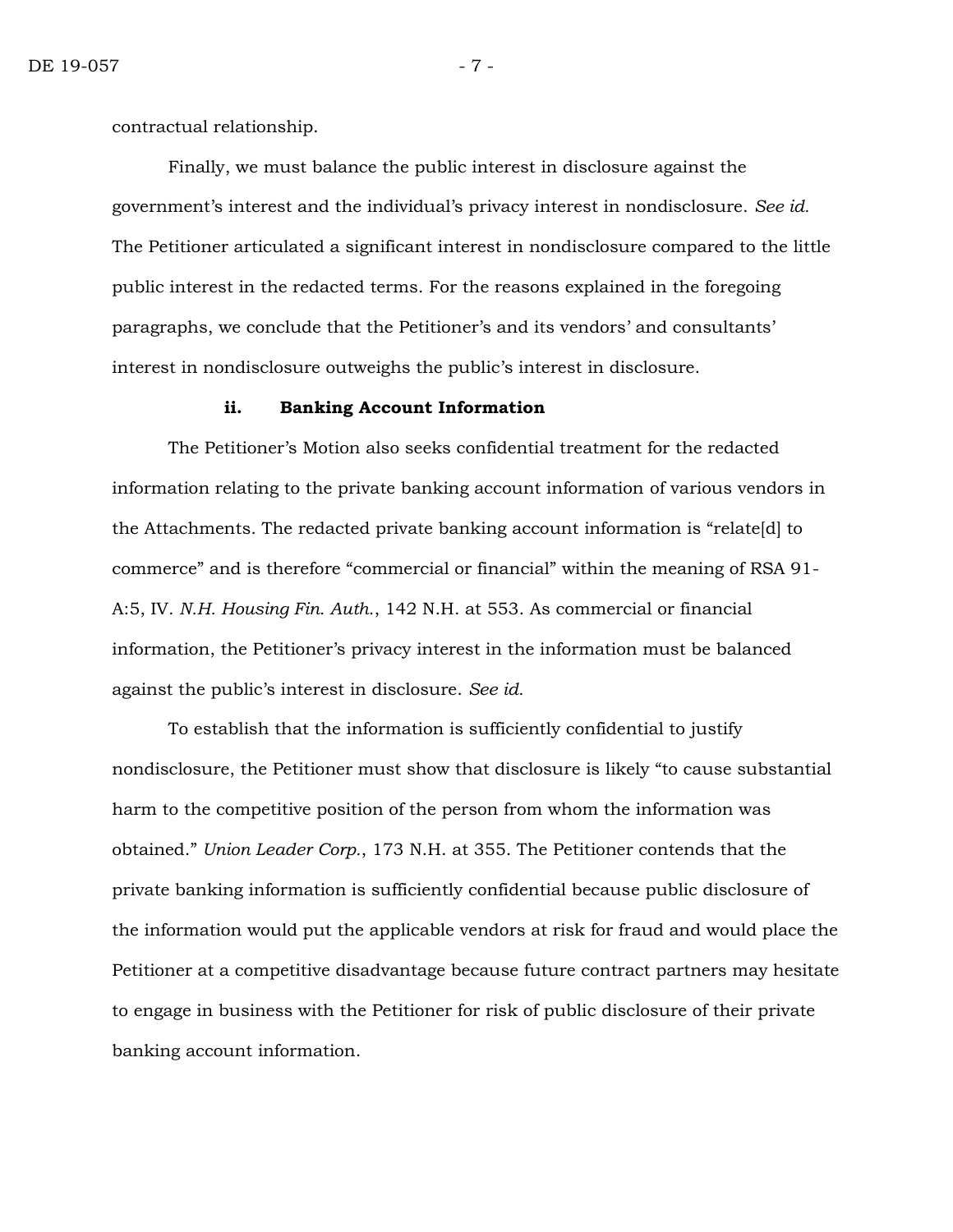We first evaluate whether there is a privacy interest at stake that would be invaded by the disclosure. *See id.* There is undoubtedly a privacy interest at stake regarding the disclosure of the Petitioner's vendors' private banking account information. As the Petitioner articulated, public disclosure of the private banking account information would put the vendors at risk for fraud. The Petitioner maintains a separate, and less severe, interest in the non-disclosure of the private banking account information because such disclosure would harm the Petitioner's ability to contract with parties who may hesitate to enter into contracts that may reveal their private banking account information.

Turning to the public's interest in disclosure, such interest is negligible to nonexistent. The public has no interest in the private banking account information of the Petitioner's vendors. Without a public interest to balance against the privacy interests, the analysis concludes here. The Petitioner and its vendors' interest in non-disclosure outweighs the non-existent public interest, thus warranting confidential treatment of the private banking account information in the Attachments.

## **Based upon the foregoing, it is hereby**

**ORDERED**, that the Petitioner's Motion for Protective Order and Confidential Treatment is GRANTED.

By order of the Public Utilities Commission of New Hampshire this twentyseventh day of April, 2022.

Daniel C. Goldner Chairman

Carleton B. Simpson Commissioner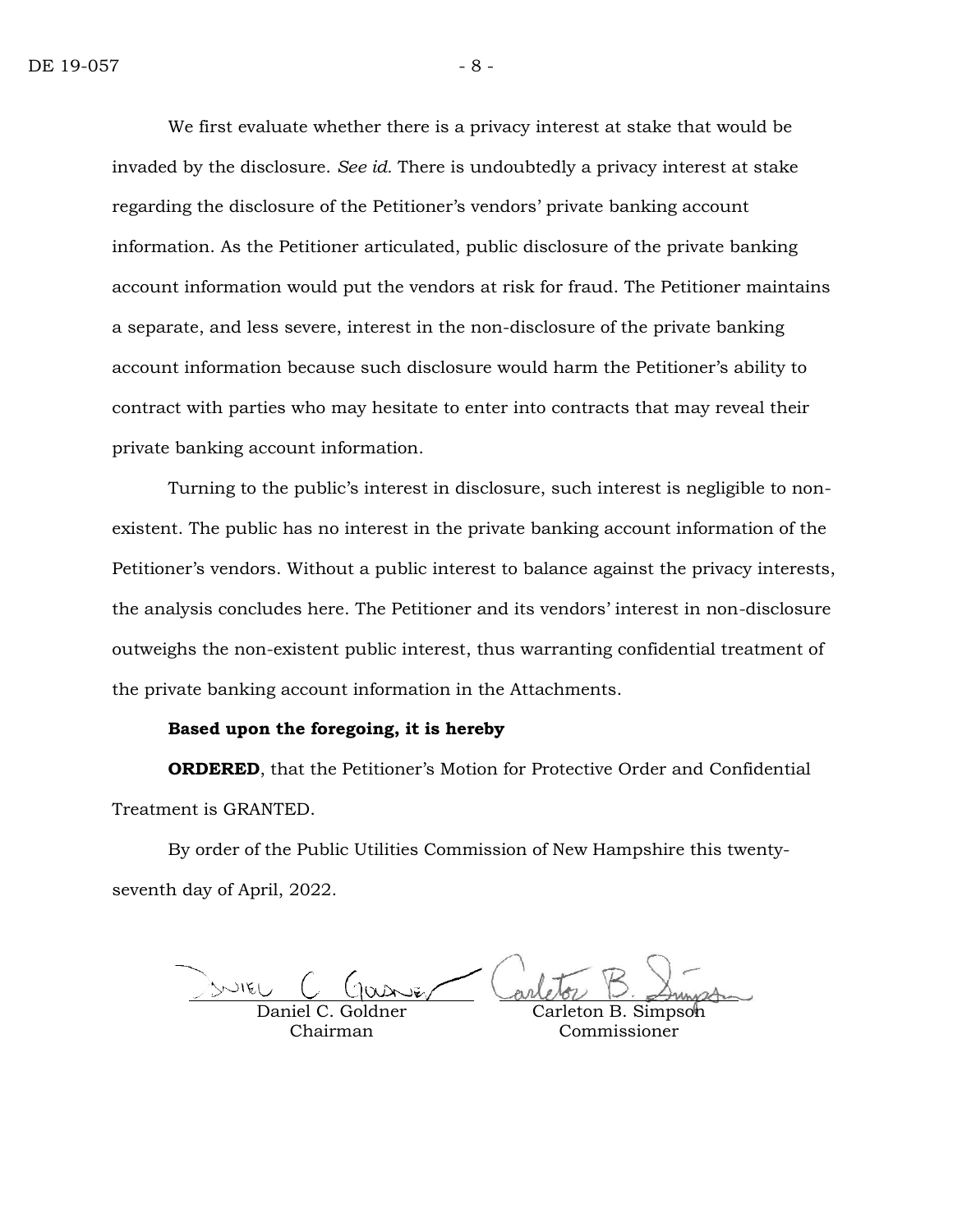# Service List - Docket Related

Docket#: 19-057

Printed: 4/27/2022

Email Addresses

ClerksOffice@puc.nh.gov nhregulatory@eversource.com aboyd@acadiacenter.org kelly@cleanenergynh.org rburke@nhla.org jessica.chiavara@eversource.com john@johncoffman.net roger@fsconline.com julianne.m.desmet@oca.nh.gov paul.b.dexter@energy.nh.gov jdonahue@preti.com pearl.donohoo-vallett@brattle.com jay.e.dudley@energy.nh.gov stephen.r.eckberg@energy.nh.gov eemerson@primmer.com sam@cleanenergynh.org joseph.fontaine@des.nh.gov thomas.c.frantz@energy.nh.gov mhorne@hcc-law.com tklaes@blueridgecs.com donald.m.kreis@oca.nh.gov karen.j.moran@energy.nh.gov scott@sjmuellerlaw.com dmullinax@blueridgecs.com elizabeth.r.nixon@energy.nh.gov amanda.o.noonan@energy.nh.gov ocalitigation@oca.nh.gov rebecca.ohler@des.nh.gov rorie.e.patterson@energy.nh.gov melissa.price@eversource.com jralston@keeganwerlin.com agustin.ros@brattle.com sanem.sergici@brattle.com chris@cleanenergynh.org stower@nhla.org jacqueline.m.trottier@energy.nh.gov dvenora@keeganwerlin.com